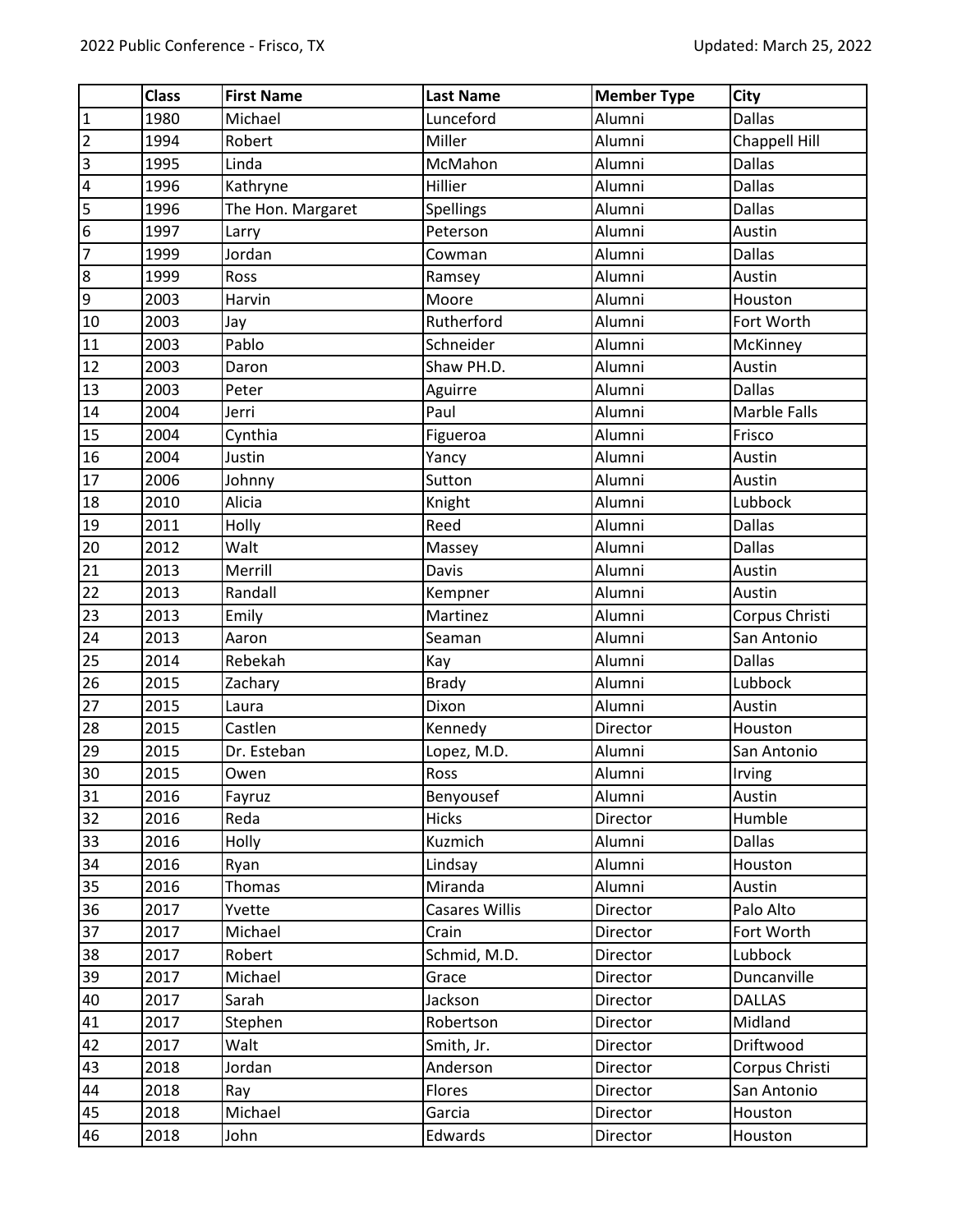| 47     | 2018 | Jessica        | Hart Steinmann           | Director | The Woodlands        |
|--------|------|----------------|--------------------------|----------|----------------------|
| 48     | 2018 | Kristen        | Hawkins                  | Director | Houston, TX          |
| 49     | 2018 | Tam            | <b>Hawkins</b>           | Director | Austin               |
| 50     | 2018 | Amy            | Laine                    | Director | Austin               |
| 51     | 2018 | Michael        | Garcia                   | Director | Houston              |
| 52     | 2018 | Margo          | <b>McClinton Stoglin</b> | Director | <b>Grand Prairie</b> |
| 53     | 2018 | Molly          | Quirk                    | Director | Austin               |
| 54     | 2018 | Joel           | Heydenburk               | Director | Fort Worth           |
| 55     | 2018 | Kevin          | Robnett                  | Director | Fort Worth           |
| 56     | 2018 | Monica         | Vargas-Mahar             | Director | Tucson               |
| 57     | 2018 | Crayton        | Webb                     | Director | <b>Dallas</b>        |
| 58     | 2019 | Andrea         | <b>Barefield</b>         | Director | Waco                 |
| 59     | 2019 | Missy          | <b>Bonds</b>             | Director | Fort Worth           |
| 60     | 2019 | C. Brett       | McDowell                 | Director | Lubbock              |
| 61     | 2019 | Terry          | <b>Bruner</b>            | Director | Houston              |
| 62     | 2019 | Roberto        | Coronado                 | Director | El Paso              |
| 63     | 2019 | Darrell        | Davila                   | Director | Austin               |
| 64     | 2019 | <b>Bruce</b>   | Rideaux                  | Director | <b>Dallas</b>        |
| 65     | 2019 | Gerardo        | Interiano                | Director | Pittsburgh           |
| 66     | 2019 | David          | Kim                      | Director | Houston              |
| 67     | 2019 | Michelle       | Lugalia-Hollon           | Director | San Antonio          |
| 68     | 2019 | Natalie        | Lynch                    | Director | Longview             |
| 69     | 2019 | Xavier         | Pena                     | Director | Austin               |
| 70     | 2019 | Jenna          | Saucedo-Herrera          | Director | San Antonio          |
| 71     | 2019 | Dustin         | Marshall                 | Director | <b>Dallas</b>        |
| $72\,$ | 2019 | <b>Brandon</b> | Seale                    | Director | San Antonio          |
| 73     | 2019 | <b>Brandy</b>  | Treadway                 | Director | <b>Dallas</b>        |
| 74     | 2019 | Zach           | Walker                   | Director | Austin               |
| 75     | 2020 | Justin         | Rodriguez                | Director | San Antonio          |
| 76     | 2020 | Caroline       | <b>Craven Messer</b>     | Director | Austin               |
| 77     | 2020 | Joanna         | Ridgway                  | Director | <b>Dallas</b>        |
| 78     | 2020 | Laird          | Doran                    | Director | Houston              |
| 79     | 2020 | Glenwood       | Hill                     | Director | <b>Dallas</b>        |
| 80     | 2020 | Ryan           | Lilley                   | Director | Austin               |
| 81     | 2020 | Monica         | Perez                    | Director | El Paso              |
| 82     | 2020 | Veronica       | Gorczynski               | Director | Humble               |
| 83     | 2020 | Victor         | Saenz                    | Director | Austin               |
| 84     | 2020 | Manpreet       | Singh                    | Director | Houston              |
| 85     | 2020 | Elizabeth      | Souder                   | Director | Richardson           |
| 86     | 2020 | JR.            | Trevino                  | Director | San Antonio          |
| 87     | 2020 | Kate           | Williamson               | Director | Midland              |
| 88     | 2021 | Jessica        | Attas                    | Director | Waco                 |
| 89     | 2021 | Rachel         | Baughman                 | Director | <b>Dallas</b>        |
| 90     | 2021 | Jennifer       | Chandler                 | Director | <b>Dallas</b>        |
| 91     | 2021 | Cary           | Dupuy                    | Director | Austin               |
| 92     | 2021 | Angelica       | Rosales                  | Director | El Paso              |
| 93     | 2021 | Nathaniel      | Wright                   | Director | Lubbock              |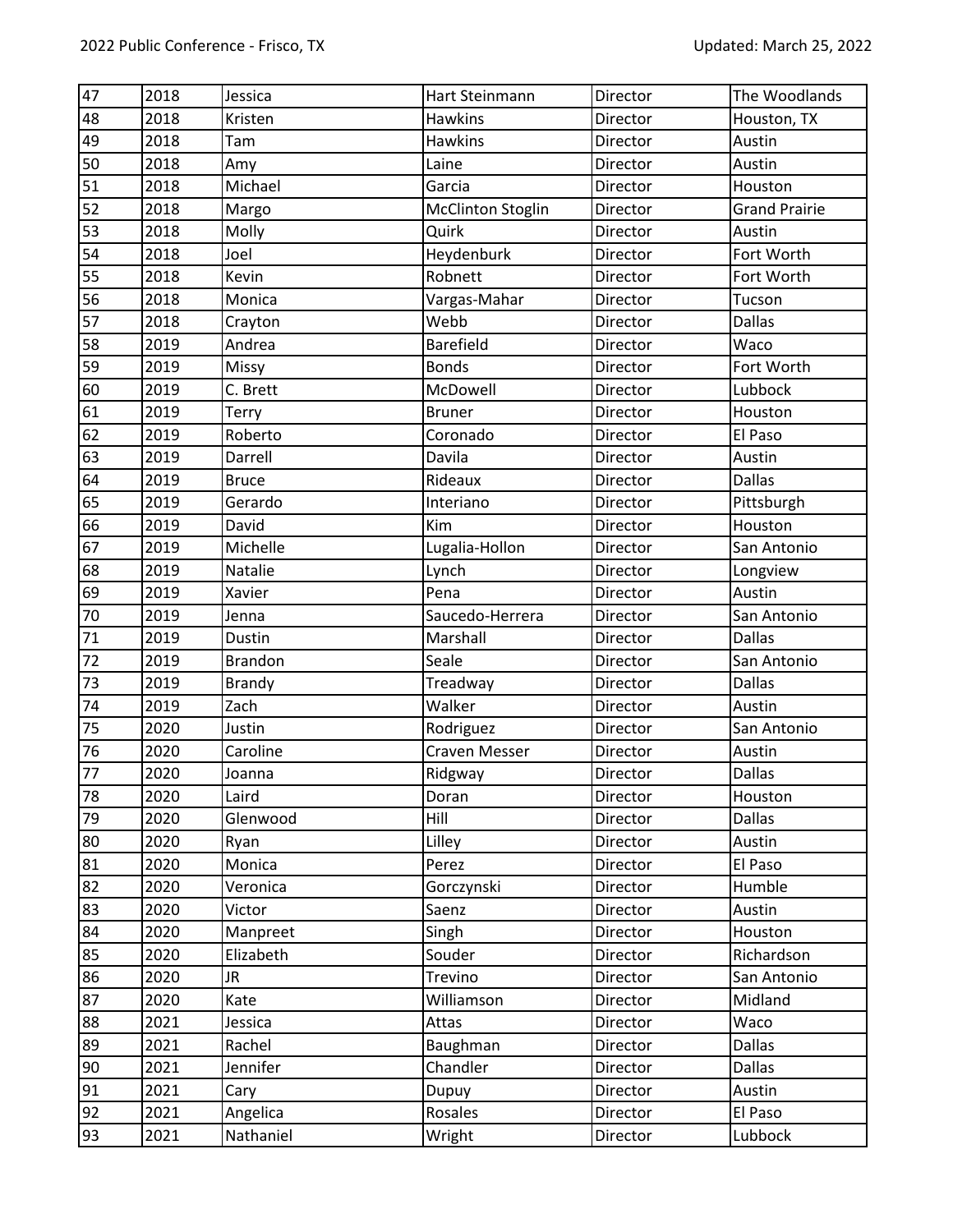| 94  | 2021 | Jordan         | Ghawi             | Director | San Antonio            |
|-----|------|----------------|-------------------|----------|------------------------|
| 95  | 2021 | Dustin         | Howell            | Director | Austin                 |
| 96  | 2021 | Elizabeth      | McGee             | Director | Houston                |
| 97  | 2021 | Lila           | Ontiveros         | Director | Houston                |
| 98  | 2021 | Mario          | Porras            | Director | El Paso                |
| 99  | 2021 | Mario          | Garcia            | Director | Corpus Christi         |
| 100 | 2021 | Ravi           | Sandill           | Director | Houston                |
| 101 | 2021 | Josh           | Winegarner        | Director | Canyon                 |
| 102 | 2022 | Frank          | Ward III          | Director | Austin                 |
| 103 | 2022 | Michael        | Barton            | Director | Houston                |
| 104 | 2022 | Laura          | Cabanilla         | Director | San Antonio            |
| 105 | 2022 | Wendie         | Cook              | Director | Canadian               |
| 106 | 2022 | Christian      | Corrales          | Director | Harlingen              |
| 107 | 2022 | Laolu          | Davies-Yemitan    | Director | Houston                |
| 108 | 2022 | Matthew        | Garcia            | Director | <b>Dallas</b>          |
| 109 | 2022 | JoAnne         | Garcia            | Director | McAllen                |
| 110 | 2022 | Jesús          | Garza             | Director | Victoria               |
| 111 | 2022 | Chris          | <b>Hollins</b>    | Director | Houston                |
| 112 | 2022 | Corrie         | MacLaggan         | Director | Austin                 |
| 113 | 2022 | Clint          | Morris            | Director | Kerrville              |
| 114 | 2022 | Lyssa          | Ochoa             | Director | San Antonio            |
| 115 | 2022 | Andrea         | Tawney            | Director | El Paso                |
| 116 | 2022 | <b>Bradley</b> | <b>Tegeler</b>    | Director | Brenham                |
| 117 | 2021 | GeJuan         | Cole              | Guest    | Houston                |
| 118 |      | Harsh          | Agarwal           | Guest    | <b>Dallas</b>          |
| 119 |      | Arcilia        | Acosta            | Guest    | <b>Dallas</b>          |
| 120 |      | Erni           | Aguirre           | Guest    | <b>Dallas</b>          |
| 121 |      | Abby           | Aldeen            | Guest    | Austin                 |
| 122 |      | Sam            | Azide             | Guest    | Fort Worth             |
| 123 |      | Rebekah        | <b>Barfield</b>   | Guest    | <b>College Station</b> |
| 124 |      | Jay            | Barksdale         | Guest    | Waxahachie             |
| 125 |      | Greg           | <b>Barnes</b>     | Guest    | <b>Dallas</b>          |
| 126 |      | Oliver         | Bernstein         | Guest    | Austin                 |
| 127 |      | Logan          | Beszterda         | Guest    | Houston                |
| 128 |      | Chris          | <b>Bhatti</b>     | Guest    | <b>Dallas</b>          |
| 129 |      | Joshua         | Blank, PH.D       | Guest    | Austin                 |
| 130 |      | Dani           | <b>Brady</b>      | Guest    | Lubbock                |
| 131 |      | Jasmin         | <b>Brand</b>      | Guest    | Frisco                 |
| 132 |      | Natalia        | <b>Brownfield</b> | Guest    | <b>Dallas</b>          |
| 133 |      | Nadia          | <b>Bruner</b>     | Guest    | Houston                |
| 134 |      | Orlando        | Campos            | Guest    | Addison                |
| 135 |      | Sarah          | Carabias Rush     | Guest    | San Antonio            |
| 136 |      | Antonio        | Carrillo          | Guest    | <b>Dallas</b>          |
| 137 |      | Madison        |                   |          |                        |
|     |      |                | Chaisson          | Guest    | Houston                |
| 138 |      | Ollie          | Chandhok          | Guest    | <b>Dallas</b>          |
| 139 |      | Kenna          | Chandhok          | Guest    | <b>Dallas</b>          |
| 140 |      | James          | Chandler          | Guest    | <b>Dallas</b>          |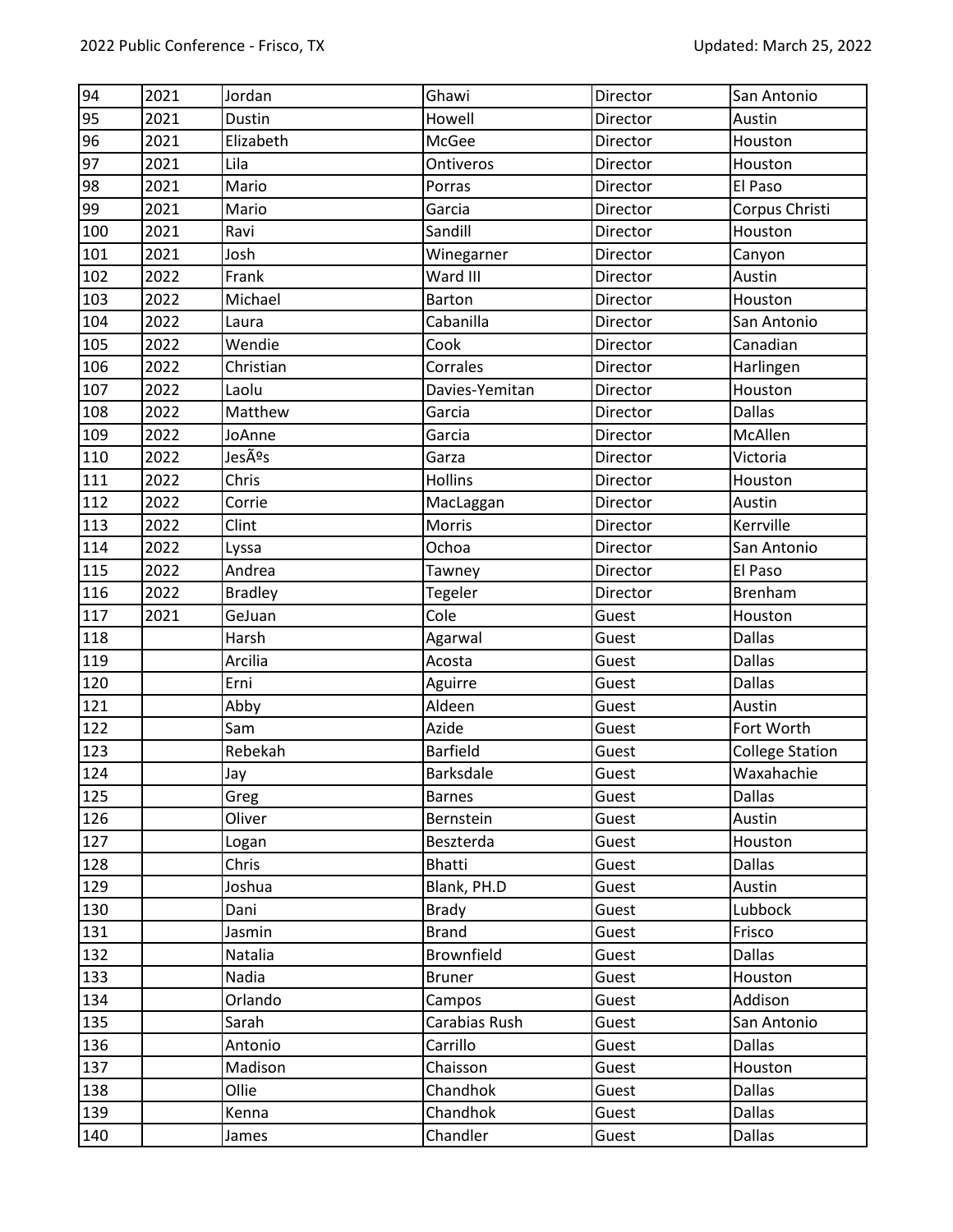| 141 | J.H. Cullum     | Clark           | Guest | <b>Dallas</b>           |
|-----|-----------------|-----------------|-------|-------------------------|
| 142 | Nita            | Clark           | Guest | <b>Dallas</b>           |
| 143 | Jerry           | Crayton         | Guest | <b>Dallas</b>           |
| 144 | Lee             | Cullum          | Guest | <b>Dallas</b>           |
| 145 | Krystal         | Davis           | Guest | Frisco                  |
| 146 | John            | Easterbrook     | Guest | Frisco                  |
| 147 | Kevan           | Fenderson       | Guest | <b>Highland Village</b> |
| 148 | Theresa         | Flores          | Guest | <b>Dallas</b>           |
| 149 | Clayton         | Floyd           | Guest | <b>Dallas</b>           |
| 150 | Susanna         | Foote           | Guest | <b>Dallas</b>           |
| 151 | Rea             | Foster          | Guest | <b>Dallas</b>           |
| 152 | Debra           | Hunter Johnson  | Guest | <b>Highland Park</b>    |
| 153 | Scott           | Orr             | Guest | Westlake                |
| 154 | Beth            | Schmid          | Guest | Lubbock                 |
| 155 | Thomas          | Garza           | Guest | Garland                 |
| 156 | Garrett         | Golding         | Guest | <b>Dallas</b>           |
| 157 | Rick            | <b>Bridwell</b> | Guest | Frisco                  |
| 158 | Zachary         | Hardaway        | Guest | <b>Dallas</b>           |
| 159 | Kenneth         | Hersh           | Guest | <b>Dallas</b>           |
| 160 | Dr. Robert      | Hillard Jr.     | Guest | Houston                 |
| 161 | John            | Hryhorchuk      | Guest | Austin                  |
| 162 | Jin-Ya          | Huang           | Guest | <b>Dallas</b>           |
| 163 | Shermeka        | Hudson          | Guest | San Antonio             |
| 164 | Dan             | Hunt            | Guest | Frisco                  |
| 165 | Jimmy           | Tran            | Guest | <b>Dallas</b>           |
| 166 | Mindi           | Hurley          | Guest | Coppell                 |
| 167 | Ivan            | Jaime           | Guest | San Antonio             |
| 168 | Lacey           | Jeffrey         | Guest | <b>Dallas</b>           |
| 169 | Jamar           | Johnson         | Guest | <b>Dallas</b>           |
| 170 | Kiara           | Kabbara         | Guest | <b>Dallas</b>           |
| 171 | Jim             | Kenney          | Guest | Frisco                  |
| 172 | Lindsay         | Lanagan         | Guest | Houston                 |
| 173 | John            | Lane            | Guest | Arlington               |
| 174 | David           | Lucas II        | Guest | Mckinney                |
| 175 | Martin          | Lujan           | Guest | Arlington               |
| 176 | Molly           | Mannes          | Guest | Dal                     |
| 177 | Patrick         | McMahon         | Guest | <b>Dallas</b>           |
| 178 | Lorie           | Medina          | Guest | Frisco                  |
| 179 | Joe             | Oyler           | Guest | <b>Dallas</b>           |
| 180 | Rudy            | Mejia           | Guest | West Lake Hills         |
| 181 | The Hon. Morgan | Meyer           | Guest | Austin                  |
| 182 | Kim             | Miers           | Guest | Austin                  |
| 183 | John            | Mihalopoulos    | Guest | <b>Dallas</b>           |
| 184 | Daniel          | Morales         | Guest | Houston                 |
| 185 | The Hon. Mike   | Morath          | Guest | Austin                  |
| 186 | Carl            | Negley          | Guest | San Antonio             |
| 187 | Archie          | <b>Nettles</b>  | Guest | <b>Dallas</b>           |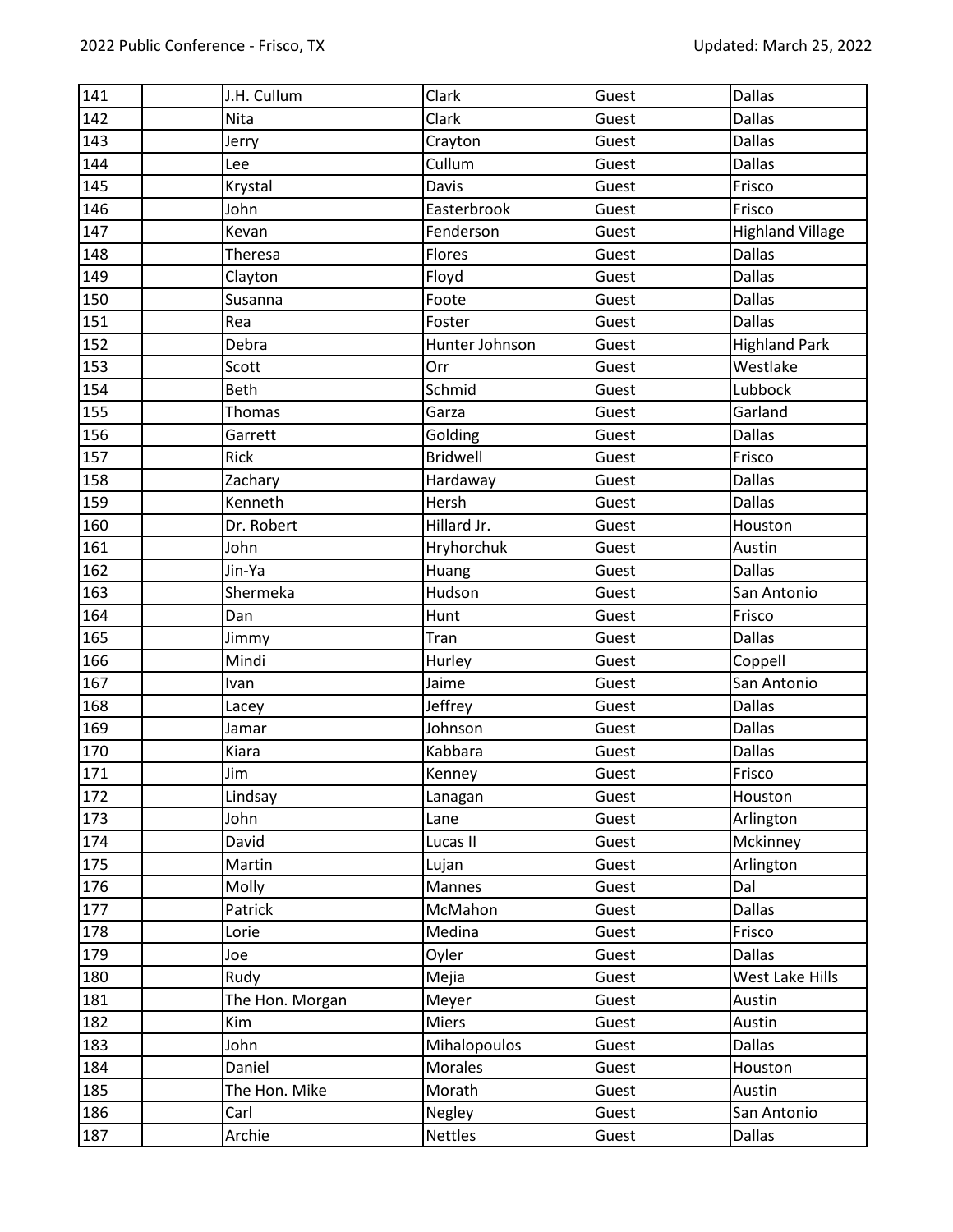| 188 | Megan          | Nguyen-Trinh    | Guest | Frisco                  |
|-----|----------------|-----------------|-------|-------------------------|
| 189 | Das            | Nobel           | Guest | Frisco                  |
| 190 | Jon            | Nordby          | Guest | Cypress                 |
| 191 | Abigail        | Tarango         | Guest | El Paso                 |
| 192 | Anne           | Crews           | Guest | <b>Dallas</b>           |
| 193 | David          | Ovard           | Guest | Frisco                  |
| 194 | Wren           | Ovard           | Guest | Frisco                  |
| 195 | David          | Parker          | Guest | Fort Worth              |
| 196 | Dr. Ray        | Perryman        | Guest | Waco                    |
| 197 | <b>Steve</b>   | Pickett         | Guest | Fort Worth              |
| 198 | Dr. Colette    | Pierce Burnette | Guest | Austin                  |
| 199 | Hondo          | Powell          | Guest | <b>Dripping Springs</b> |
| 200 | Melvin         | Price           | Guest | Frisco                  |
| 201 | Mandy          | Price           | Guest | <b>Dallas</b>           |
| 202 | Victoria       | Puente          | Guest | Fort Worth              |
| 203 | Kelly          | Rakowski        | Guest | Coppell                 |
| 204 | <b>Nick</b>    | Reddy           | Guest | <b>Dallas</b>           |
| 205 | Jesse          | Trevino         | Guest | Rowlett                 |
| 206 | Michelle       | Reed            | Guest | Houston                 |
| 207 | Neel           | Gonuguntla      | Guest | Irving                  |
| 208 | Shanthi        | Rajaram         | Guest | <b>FRISCO</b>           |
| 209 | Karl           | Rove            | Guest | Austin                  |
| 210 | Danielle       | Rugoff          | Guest | <b>Dallas</b>           |
| 211 | Christopher    | Lee             | Guest | Irving                  |
| 212 | Ed             | Curtis          | Guest | <b>Dallas</b>           |
| 213 | Eduardo        | Arabu           | Guest | Chicago                 |
| 214 | Tyler          | Schroeder       | Guest | San Antonio             |
| 215 | Steve          | Simcox          | Guest | Southlake               |
| 216 | Scott          | Sonju           | Guest | Frisco                  |
| 217 | The Hon. Drew  | Springer        | Guest | Austin                  |
| 218 | Bill           | Sproull         | Guest | Richardson              |
| 219 | Jabari         | Stoglin         | Guest | <b>Grand Prairie</b>    |
| 220 | Jennifer       | Storm           | Guest | <b>Buda</b>             |
| 221 | Whitney        | <b>Strauss</b>  | Guest | <b>Dallas</b>           |
| 222 | Eric           | Sudol           | Guest | Frisco                  |
| 223 | Eric           | Sudol           | Guest | Frisco                  |
| 224 | Anne           | MacDonald       | Guest | <b>Dallas</b>           |
| 225 | James          | Tawney          | Guest | las cruces              |
| 226 | Rachel         | Thompson        | Guest | Georgetown              |
| 227 | Joe            | Trahan          | Guest | <b>Dallas</b>           |
| 228 | Centrell       | Reed            | Guest | Houston                 |
| 229 | Jason          | Ford            | Guest | Frisco                  |
| 230 | The Hon. Chris | Turner          | Guest | Austin                  |
| 231 | Colette        | Vallot          | Guest | <b>Dallas</b>           |
| 232 | Kelvin         | Walker          | Guest | <b>Dallas</b>           |
| 233 | Chris          | Wallace         | Guest | Irving                  |
| 234 | Rhonda         | Williams        | Guest | Richardson              |